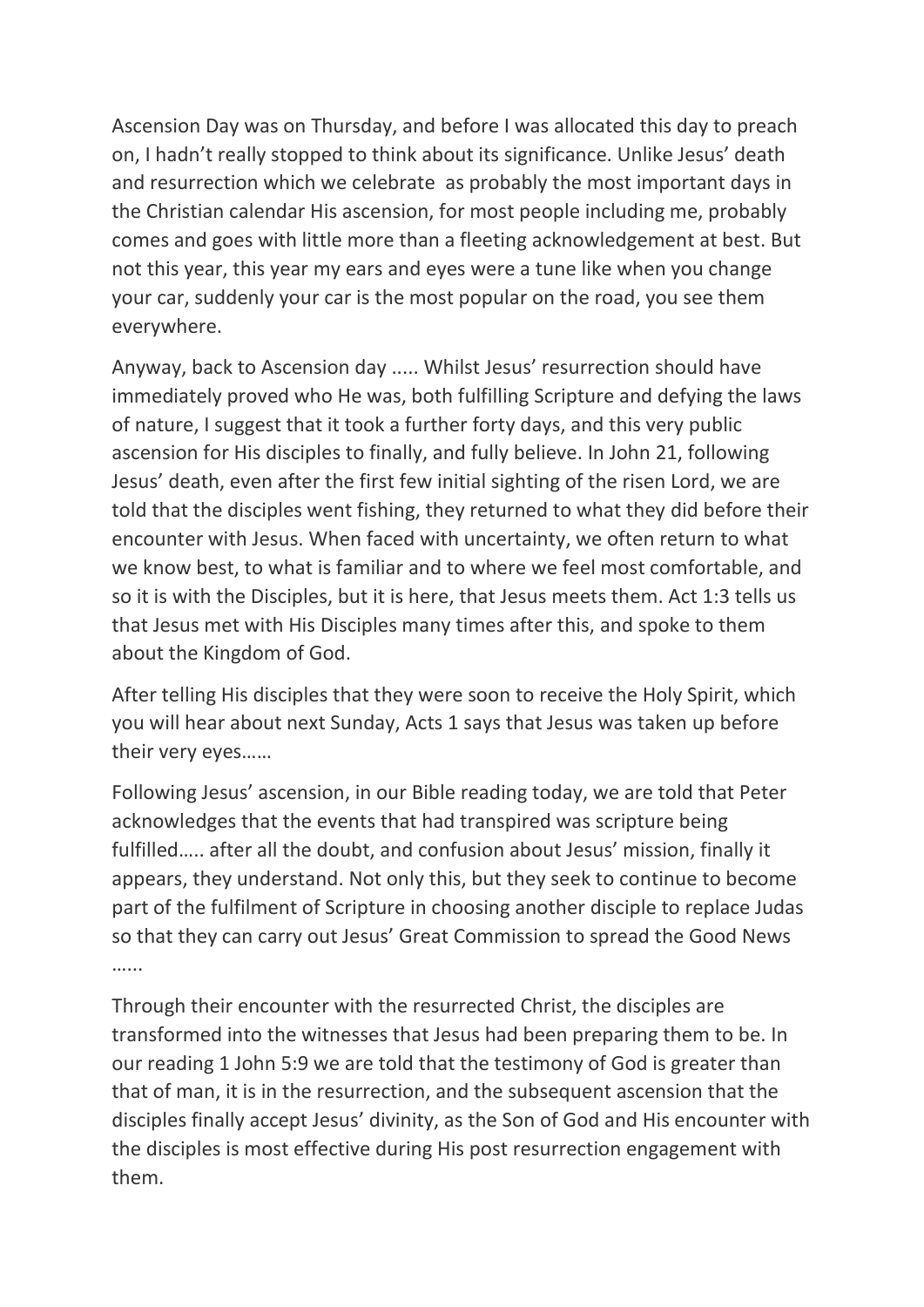Like with the Disciples, it is though our own personal encounter with the risen Lord, that we are able to bear witness to who God is, and what He has done for us. When we talk about God, if we are able to share our own person stories about what He has done for us, how much more convincing is it, than just relaying a story about events that took place over two thousand years ago. If we only talk about the Bible stories with no personal testimony, how convincing do you think they would be? It is in our revelations of how our lives have been transformed by the risen Lord, in the sharing of our testimonies about what He had done for us, how He has saved us, provided for us that we can witness to others

Like the disciples, God has called us witness to others, to share our encounters with the risen Lord so that they also can believe.

So why is His ascension significant? His ascension is the final piece in the puzzle, proving His divinity, that He is truly the Son of God. His ascension signifies Jesus' job is done, His mission completed, and as it is said, He has been obedient TO THE VERY END….. now He can finally return to His Father, leaving His disciples to continue the work of spreading the Good News, following His example, And they, like us, are promised our own ascension to eternal life with the Father, if we follow Jesus' example, He came to show us the way, as He states in John 14:6, "**I am the way**, **and the truth**, **and the life**. No one comes to **the** Father except through me. So if we believe in Him, that He was sent by the Father, and we are obedient as he was, then we too will ascend up into heaven one day.

How are we to be obedient? Like Jesus, each of us has our own divine mission, I challenge you to find yours, and if you already have, I challenge you to think about how you can stretch yourself to achieve more, to do more, to give more or simply be more. Can we ever do too much for God? Jesus gave His life, what are you called to do?

I'll leave you with the story of my own challenge …. After being on the discernment process for some time, I was nearing the end, the Bishops Advisory Panel (the people who decide if you are suitable for ordained ministry) was in sight but then I got what I thought was my dream job, teaching Religious Education in an inner city school, perfect I thought, do I really need to do anything more? Do I really need to be ordained? As I pondered, I was faced with was a nagging thought 'is anything ever too much for God?' off course,